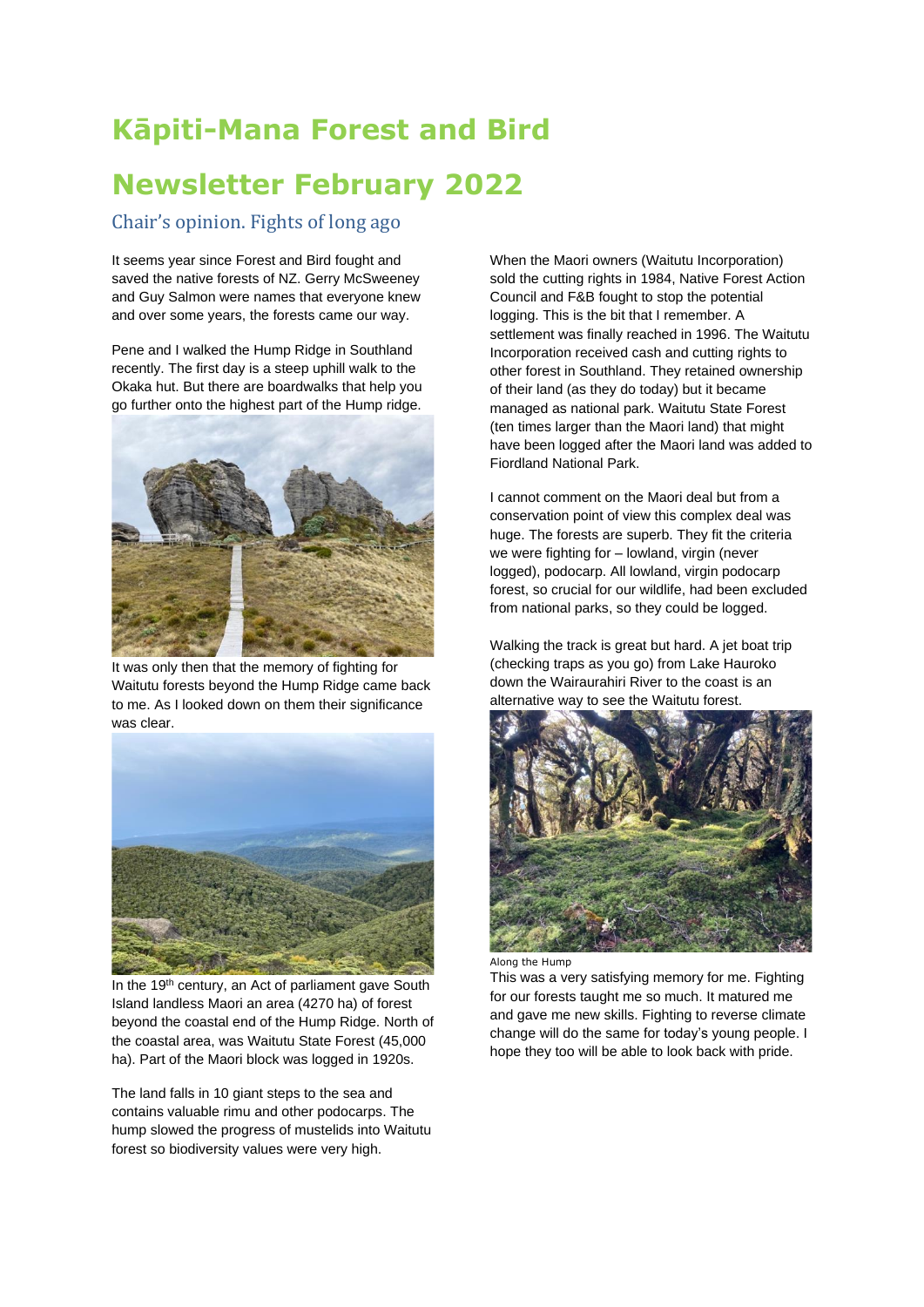# Bringing Queen Elizabeth Park a wild heart, a haven for mokomoko

Lizards once inhabited all parts of Aotearoa New Zealand. They would have once been common on the Kāpiti Coast.

Many species are now missing from the mainland and others are under threat or declining. Whitakers skinks have disappeared from Pukerua Bay and only survive through captive breeding programs. We know that from reports produced by the Department of Conservation and Greater Wellington Regional Council.

The islands of Matiu-Somes, Mana and Kāpiti provide safe havens for many of the threatened lizard species. Additionally, there are two predator proof fences in the Wellington region that also protect some species. These are Zealandia in Wellington and Ponatahi in the Wairarapa.

In the last decade, we have learnt much about the state of remaining lizard populations on the southern end of the Kāpiti Coast through MfE funded research. Four species can be found on the Paekākāriki-Pukerua Bay escarpment. These are the reasonably common Northern grass skink and Raukawa gecko, and much less common copper skink and brown skinks. Northern grass skinks have been found on the margins of Queen Elizabeth Park and are common in the wilder spots along the Kāpiti Coast. Small numbers have been found in Whareroa farm. A few green gecko have been found on Whareroa farm and Waterfall Road. Ngahere gecko have also been found in the Waterfall Road area.

Lizards face various threats on the mainland. There is habitat destruction. They had traditional predators, but now additionally have rats, weasels, stoats, hedgehogs, cats and even [mice](https://www.nzgeo.com/stories/the-tale-of-the-hungry-mouse/) attacking them or competing for resources. They are not helped by their slow [breeding](https://kapitibush.org.nz/2021/08/31/lizard-fertility-and-reproduction/) and our local trapping efforts are not enough to protect the more vulnerable species.

Local groups have built lizard gardens to provide habitat. Pukerua Bay School has long had a lizard garden and now Paekākāriki School has one too. There is a large lizard

[garden](https://www.rnz.co.nz/national/programmes/summer-days/audio/2018677854/kapiti-lizards-research) constructed by Ngā Uruora at the old quarry site on the escarpment. Volunteers at Queen Elizabeth Park have built a small lizard garden next to the Ramaroa centre. The Guardians of Whareroa Farm have planted 'lizard friendly' plants at the cairn site. But on all these sites, lizards remain at risk from a range of introduced predators.

In order to more fully protect and grow lizard populations, the Kāpiti Coast Biodiversity Project has been investigating the building of a predator proof fence in Queen Elizabeth Park. With the help of a grant from the Department of Conservation, we have carried out a feasibility study. This suggested a 16 hectare fence based around the area known as 'the remnant' would enclose a range of habitats suitable for both rare and common lizards.

The potential lizards that could thrive inside the fence include the following gecko: goldstripe, Wellington greens, Ngahere, and Raukawa. In terms of skinks, Northern grass are likely to be there already in small numbers browns, ornates and Kupe could be added. There would be additional benefits too for other animal and plant species.

If and once the fence is built, we will begin investigating potential translocations. We are also working with Ngā Manu and Wellington Zoo in relation to their captive breeding programs.

A small team of enthusiasts has been brought together to work on the next stage of the project. This year, the work has included weed control within the site and planting 'lizard friendly' plants.

In this initial investigation and work, we gained support from a wide range of stakeholders, including local iwi but more signoffs and support is needed to bring our dream to fruition.

Paul Callister & Sahra Kress

For more information see https://www.Kāpitibiodiversity.org.nz/lizardprotection-fence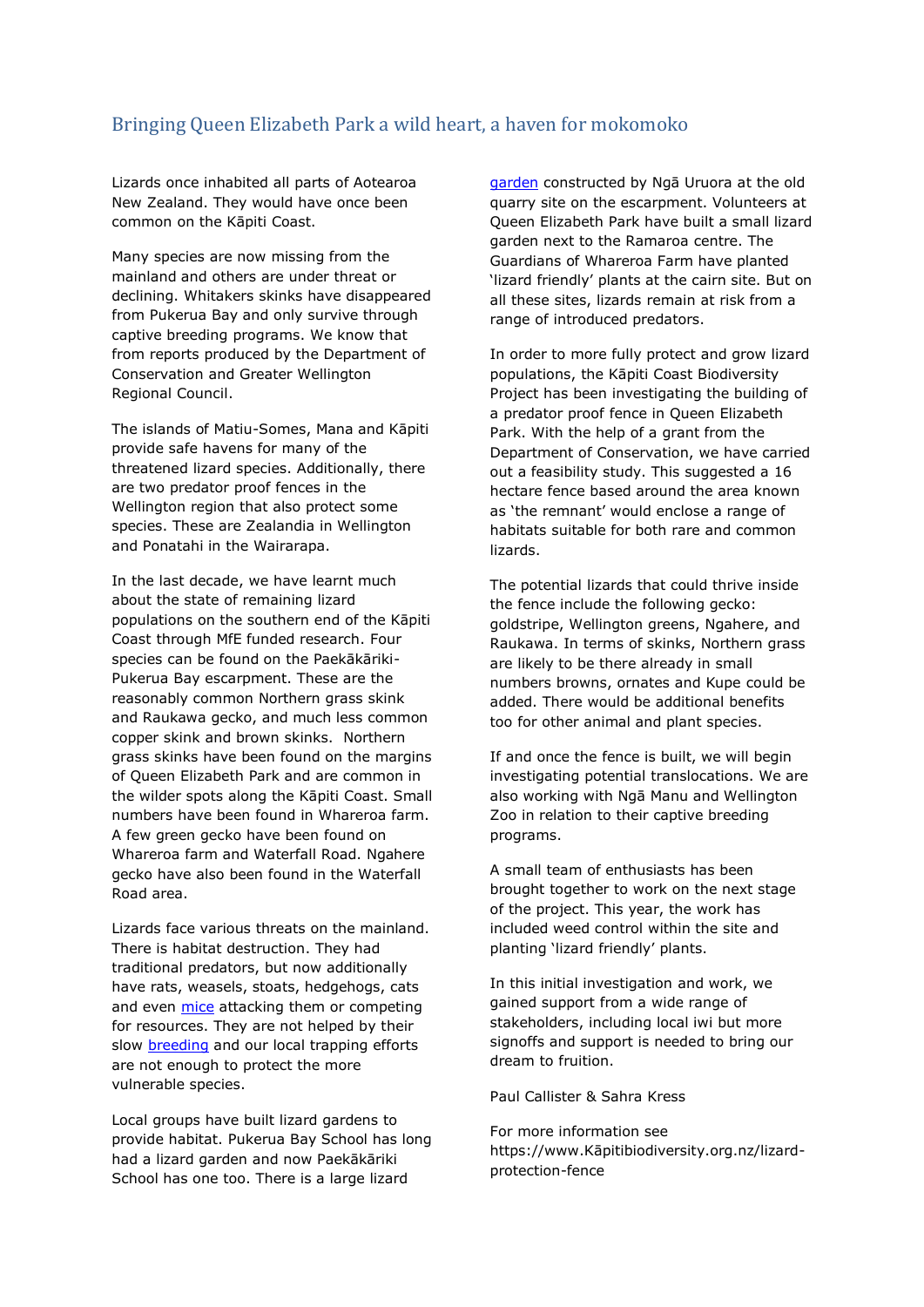# The State of NZ's Garden Birds

2021 was the 10th year of the New Zealand Garden Bird survey.

In the [results](https://gardenbirdsurvey.landcareresearch.co.nz/uploads/1/1/5/9/115962649/nzgbs2019_regionalreport_wellington.pdf) for the Wellington region: the biggest increase over the decade was sadly Myna birds which unfortunately are an aggressive pest spreading south.



Myna bird [Photo credit:](https://commons.wikimedia.org/wiki/File:Acridotheres_tristis00.jpg) Gerrie van Vuuren

But the second biggest increase was Kererū (NZ Pigeon). Greenfinches, Tūī, Fantails, Goldfinches and Bellbirds (Korimako) also showed signs of increase, while Silvereyes (Tauhou) are still decreasing, but less quickly than they were a decade ago. The summary of results for New Zealand can be found [here.](https://gardenbirdsurvey.landcareresearch.co.nz/uploads/1/1/5/9/115962649/nzgbs2021_nationalreport.pdf)

I was initially surprised that Kaka and falcon were not increasing but perhaps they are not so much 'Garden birds'.

The next Garden Bird Survey will run for a week from 26 June 2022 (and not even COVID will be able to stop it!), so save the date.

If you would like to brush up on your te reo for the birds surveyed, these Land Care Research [resources](https://gardenbirdsurvey.landcareresearch.co.nz/maori_resources.html) may help

#### Falcon flies

Readers may be interested to know that the falcon chick who appeared in the last newsletter has made it out of the nest and is currently being taught how to receive prey mid-air by its parents. We haven't been able to get a photo of that, but we can confirm how quickly those chicks fledge (and we thought kids grew up quick!) This photo was taken 17 days after the one in last month's issue, so fully fledged in three weeks, as the literature says, is right.



Photo credit: WJ Rae

#### Who cares about mozzies?

We live next to an amazing swamp, with the associated amazing number of mosquitos. Mosquitos are, it seems, a necessary part of our summer experience, though mostly underappreciated. Did you know that only the females suck our blood? Male mosquitos are important pollinators. There are thirteen native species, which mostly feed on birds, and a few introduced species. Te Papa is currently undertaking New Zealand's very first audit of mosquitos and you can help. Instead of swatting the next pesky attacker, try and catch it in a glass or similar, slip a piece of paper underneath, and freeze it overnight, then send in whole specimens to Te Papa for study, with the relevant information. There's a neat video and more information on their [website.](https://www.tepapa.govt.nz/about/press-and-media/press-releases/2020-media-releases/te-papa-seeks-citizen-scientists-catch-and)

# Safe Drinking water consultation until 6 March 2022

Changes are proposed to New Zealand's drinking water standards to strengthen their ability to protect water sources. Details so you can have your say are [here.](https://environment.govt.nz/news/have-your-say-on-making-drinking-water-safer-for-everyone/)